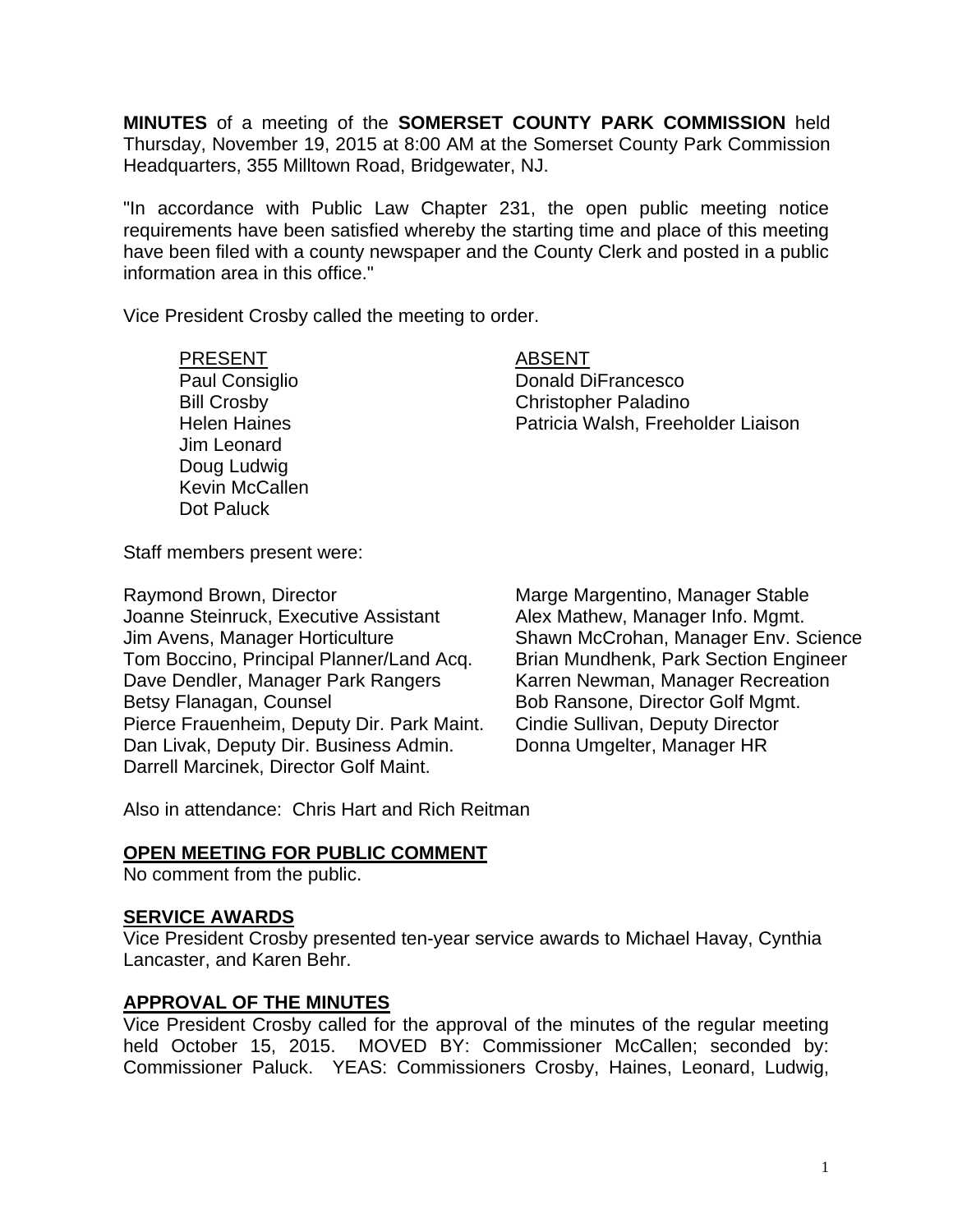McCallen, and Paluck. NAYES: None. ABSENT: Commissioners Consiglio, DiFrancesco, and Paladino.

# **APPROVAL OF BILLS FOR PAYMENT**

## **Resolution R15-082 – Payment of Claims**

Resolution authorizing payment of bills for \$748,259.29 comprising of check numbers 4028-4049, 4229-4254, 4056-4109, 4111-4158, 4164-4228, 4255-4339, 4346-4376, and 4377. MOVED BY: Commissioner Paluck; seconded by: Commissioner Ludwig. YEAS: Commissioners Crosby, Haines, Leonard, Ludwig, McCallen, and Paluck. NAYES: None. ABSENT: Commissioners Consiglio, DiFrancesco, and Paladino.

# **DIRECTOR'S REPORT**

Director Brown submitted a report for the month of October 2015.

# **COMMISSIONER CORRESPONDENCE**

- 1. Letter of congratulations from Assemblyman Ciattarelli to Horticulture Supervisor Mark Inzano for winning the 2015 World Federation of Rose Societies "Garden of Excellence" award.
- 2. Letter from Township of Warren outlining their thoughts on the proposed plans for Phase II of the East County Park construction.
- 3. Notice of Hearing from the Township of Bridgewater regarding the installation and maintaining of a telecommunications and GPS antenna being attached to a building located at 49 Old York Road, Bridgewater.

# **CONSENT AGENDA**

## **RESOLUTIONS**

The following resolutions were MOVED BY: Commissioner Paluck; seconded by: Commissioner Haines. YEAS: Commissioners Consiglio, Crosby, Haines, Leonard, Ludwig, McCallen, and Paluck. NAYES: None. ABSENT: Commissioners DiFrancesco and Paladino.

## **Resolution R15-083 – Award of Contract for Group Health/Prescription Coverage and Dental Coverage**

Resolution awards a contract to Horizon Blue Cross/Blue Shield for health and prescription coverage and Delta Dental for dental coverage. The increase for 2016 for Horizon is 4.17 percent with no change in benefits. There is no increase with Delta Dental.

## **Resolution R15-084 – Award of Second Year Contract for Testing and Monitoring of Fire and Security Alarms**

Resolution awards a contract to Fire and Safety Technologies.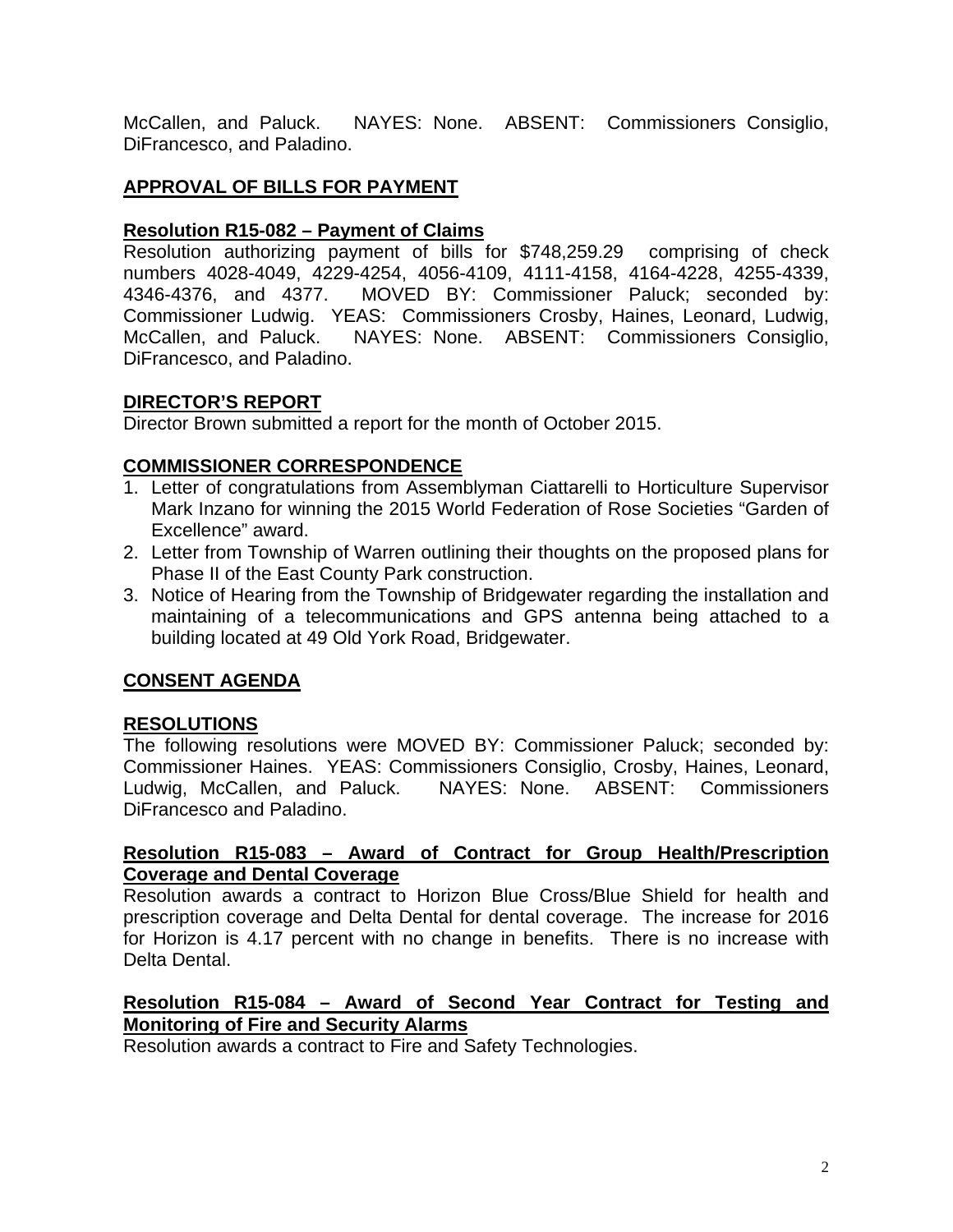## **Resolution R15-085 – Award of Second Year Contract for Janitorial Services**

Resolution awards a contract to All Clean Building Services, Inc. for the second year.

## **COMMITTEE REPORTS**

#### **FINANCE/BUSINESS ADMINISTRATION**

Vice President Crosby submitted a report for the month of October 2015.

Commissioner Crosby reported that the Park Commission staff and management team have held meetings with the County Administrator and Treasurer. A Finance Committee meeting will be held shortly and an update will be given at the Park Commission meeting on December 10.

#### **HUMAN RESOURCES**

Commissioner Consiglio, Chair of the Committee, submitted a report for the month of October 2015.

Donna Umgelter, Human Resources Manager reported that she is in the process of coordinating open enrollment for the 2016 health benefit renewal package.

#### **LEISURE SERVICES**

Commissioner Ludwig, Chair of the Committee, submitted a report for the month of October 2015.

Shawn McCrohan, Environmental Science Manager reported that the 38<sup>th</sup> Annual Festival of Trees will be held at the EEC from December 4 to December 27 with live music on the weekends.

Marge Margentino, Stable Manager reported that she held a barn fire safety training program. The program taught staff how to put out a fire with an extinguisher. Real flames and theatrical smoke were used and staff learned how quickly it takes to get disoriented in smoke. Staff learned a valuable lesson. Commissioner Haines asked if the stable has a sprinkler system and Marge reported that it has heat sensors and smoke alarms that are tested regularly.

Karren Newman, Recreation Manager reported that the Turkey Trot was held November 14 with 200 runners. Fall Yoga completed November 18 and yesterday the Wellness Committee held a Healthy Harvest Lunch and employee soccer tournament that the Ranger Danger team won.

Cindie Sullivan, Deputy Director reported that the Stable received the Rutgers Equine Science Center/New Jersey Department of Agriculture Gold Medal Horse Farm award and thanked all that attended the ceremony. Marge has also received a national award for Outstanding Service to the horse industry. Cindie commented that the Park Commission is very lucky to have Marge on staff.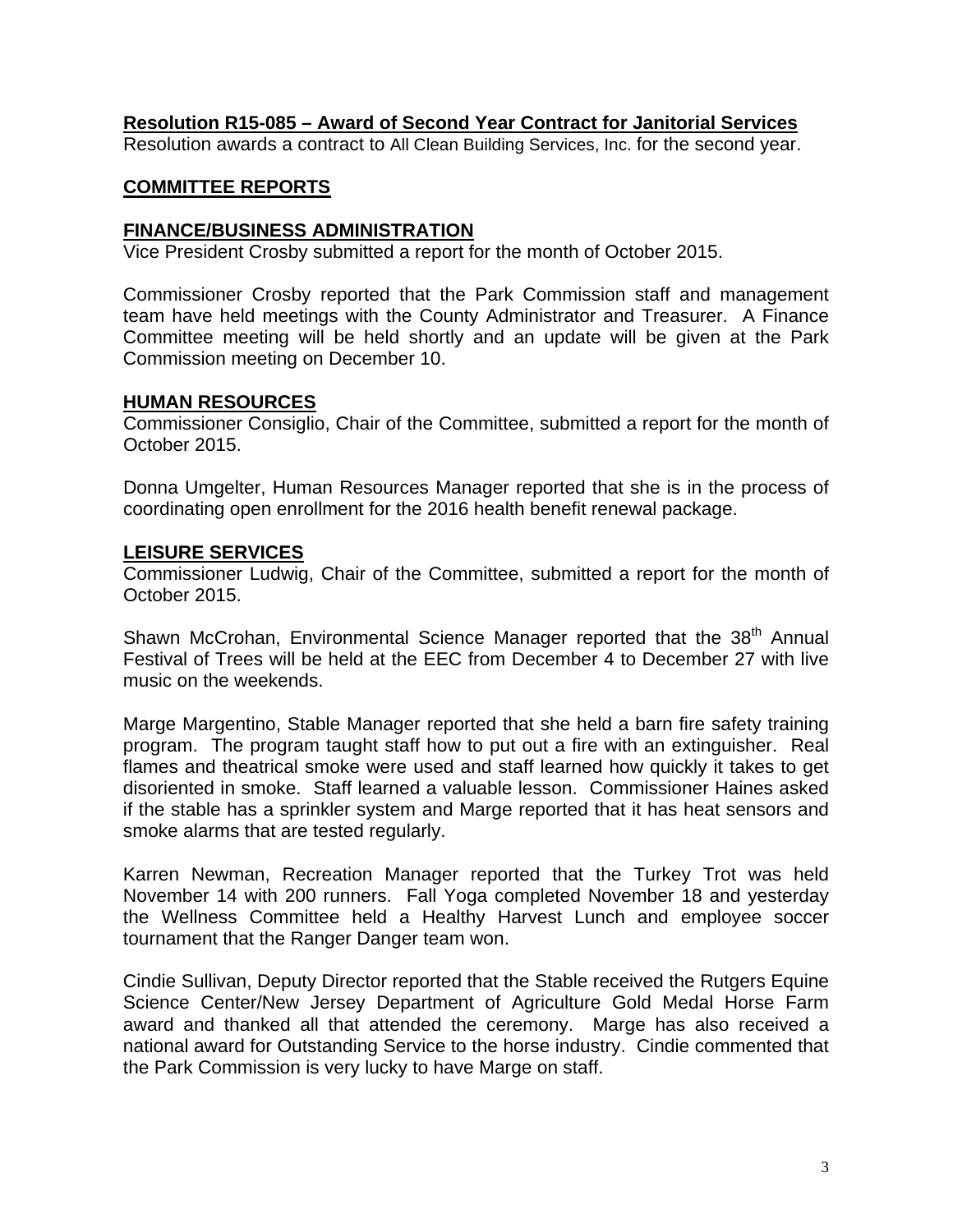Commissioner Crosby also attended the ceremony and was very impressed. Ray commented that the Freeholders will be presenting all of the Stable staff with certificates of appreciation.

## **GOLF MANAGEMENT**

Commissioner Paluck, Chair of the Committee, submitted a report for the month of October 2015.

Bob Ransone, Deputy Director Golf Management reported that the golf courses irrigation systems are being winterized. There will be a Thanksgiving Day Scramble at three of the golf courses beginning at 8:00 a.m. Gift cards will be sold on Black Friday, and in 2015 the pro shops sold \$337,000 in gift cards. The simulators are on track and will be installed within the next three weeks. Bob will notify every one of the date for the grand opening. An e-mail blast will be distributed regarding the gift cards for sale on Black Friday.

## **INFORMATION MANAGEMENT**

Commissioner McCallen, Chair of the Committee, submitted a report for the month of October 2015.

Dan Livak, Deputy Director Business Administrator reported that Alex continues to work on upgrades.

## **VISITOR SERVICES**

Commissioner Crosby, Chair of the Committee, submitted a report for the month of October 2015.

Dave Dendler, Manager, Park Rangers reported that the Adopt-A-Boulder event was held with six participants. A lot of work was completed on that day. Staff is beginning to teach CPR and first aid to staff.

## **PROPERTY MANAGEMENT**

Commissioner Crosby, Chair of the Committee, submitted a report for the month of October 2015.

## **PLANNING AND LAND ACQUISITION**

Commissioner Haines, Chair of the Committee, submitted a report for the month of October 2015.

## **CAPITAL FACILIITES – CONSTRUCTION and ENGINEERING**

A report was submitted for the month of October 2015.

## **PARK MAINTENANCE & HORTICULTURE**

Commissioner Consiglio, Chair of the Committee, submitted a report for the month of October 2015.